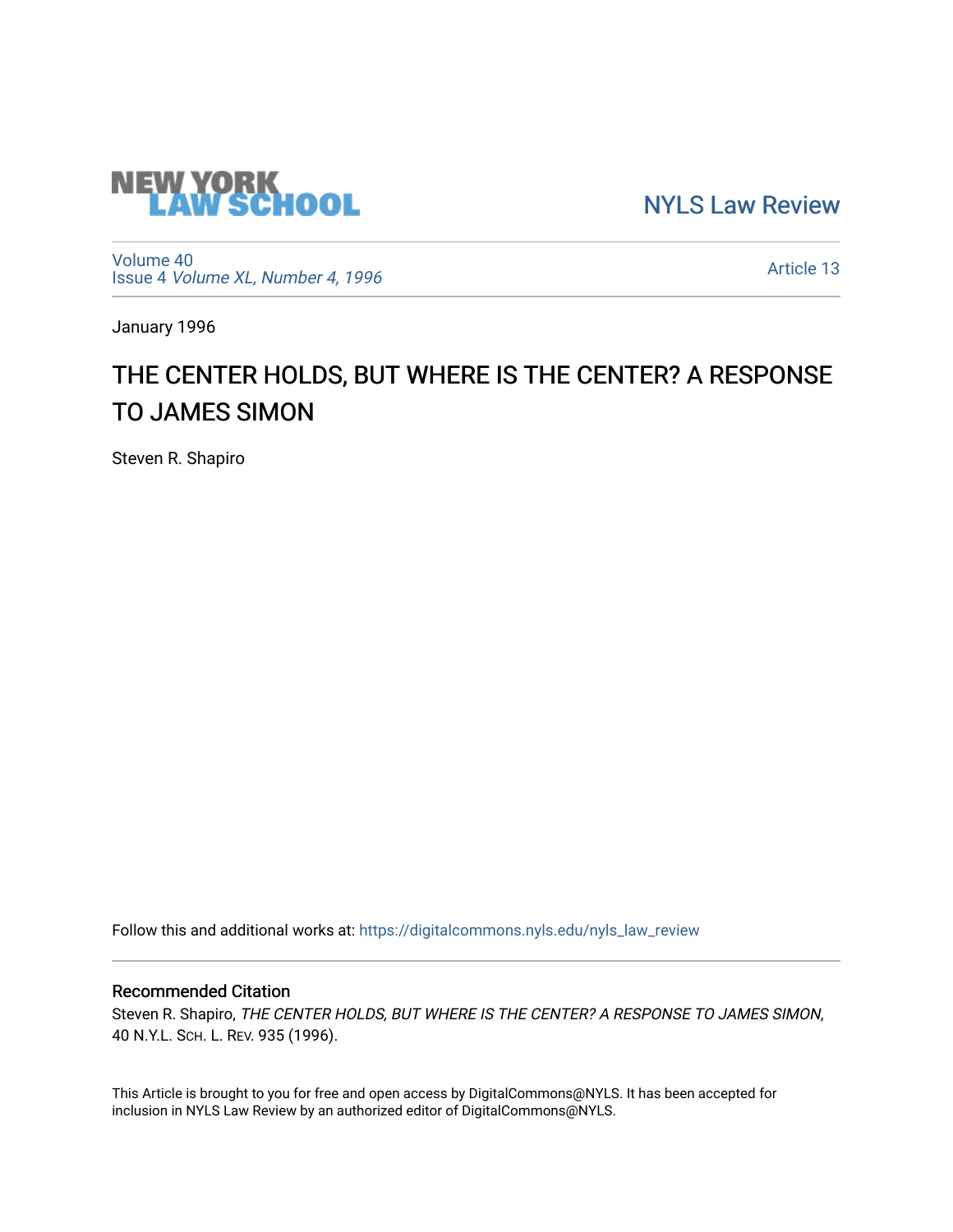## THE CENTER HOLDS, BUT WHERE IS THE CENTER? A RESPONSE TO JAMES SIMON

## STEVEN R. SHAPIRO\*

James Simon's exploration of "the power struggle inside the Rehnquist Court"' provides an intriguing glimpse of the Court's internal deliberations. Its behind-the-scene stories are irresistible to Supreme Court watchers, myself included. The story of Justice Brennan wiggling his fingers in the air as he told each new generation of law clerks that "If ive votes can do anything around here"<sup>2</sup> explains, in a single phrase, both Justice Brennan's personal charm and his remarkable success as a savvy courthouse politician who, especially during the last decade of his career, was able to fashion liberal majorities on a conservative court by stitching together increasingly incongruous coalitions.

Just as Justice Brennan's charm served a larger political purpose, each anecdote in Jim Simon's book also serves a larger purpose. Simon freely concedes that he began his research expecting to write about a right wing<br>indicial counterrevolution and ended by concluding that the judicial counterrevolution and ended by concluding that the counterrevolution never occurred.<sup>3</sup> Within limits, I share that conclusion. However, the limits are important. I am reminded of the famous exchange between Louis XVI and the Duc de la Rochefoucauld. Upon hearing that the Bastille had fallen, the King turned to Rochefoucauld and asked: "Is it a revolt?" "No," the Duke supposedly replied, "it is a revolution." Here, the opposite is true. The Rehnquist Court may not have achieved the counterrevolution that its chief justice had hoped to achieve. But I fear that it has engaged in more of a revolt than Jim Simon admits.

I should begin with a few disclaimers. Since 1987, I have supervised the work of the American Civil Liberties Union (ACLU) in the Supreme Court. I have been personally involved, therefore, with many of the cases discussed in *The Center Holds: The Power Struggle Inside The Rehnquist Court.* Several were direct ACLU cases and the ACLU submitted amicus

935

<sup>\*</sup> Legal Director, American Civil Liberties Union Foundation.

**<sup>1.</sup>** JAMES F. SIMON, THE **CENTER** HOLDS: THE POWER STRUGGLE INSIDE THE REHNQUIST COURT (1995) [hereinafter THE **CENTER** HOLDS].

<sup>2.</sup> *Id.* at 54.

<sup>3.</sup> James Simon originally set out to write a book about what he thought would be a "successful conservative judicial revolution." *See* James F. Simon, *Politics and the Rehnquist Court,* delivered as the Sixth Annual Solomon Lecture at New York Law School (Oct. 31, 1995) *in* 40 N.Y.L. SCH. L. REV. 863 (1996). Instead, *The Center Holds* turned out to be "the story of a conservative judicial revolution that failed." THE **CENTER** HOLDS, *supra* note 1, at 11.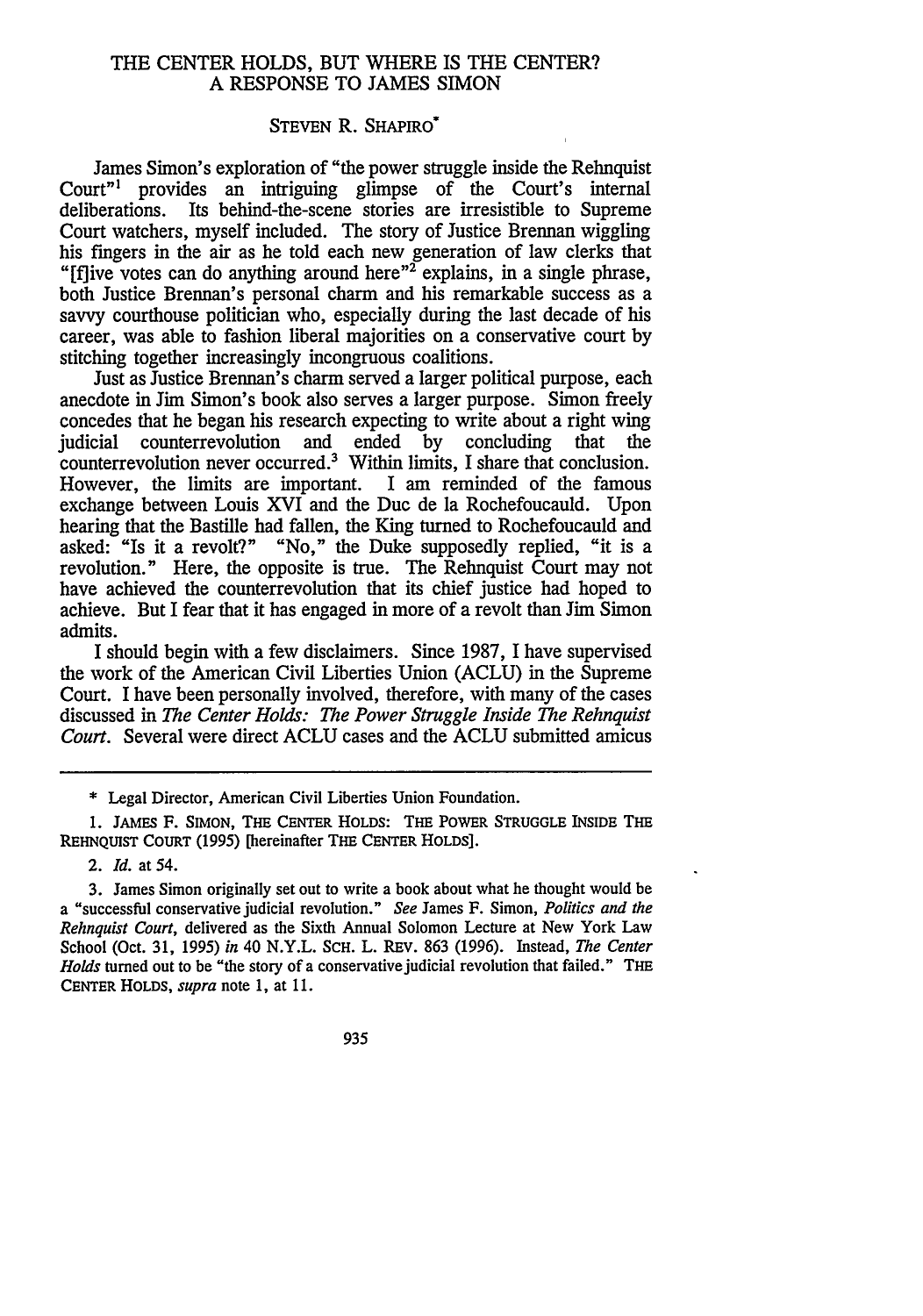curiae briefs in most of the others. We won more cases than we lost during those years. Nevertheless, every lawyer has a tendency to describe any loss as an abandonment of principle by judges intent on turning back the clock. In short, I am a close observer of the Supreme Court but not a dispassionate one. In addition, Jim Simon was kind enough to ask me to read an early draft of his First Amendment chapter and even kinder to mention me in his acknowledgements. My public comments are offered in the same constructive spirit as my earlier, private comments and with even greater admiration for the finished product and the accomplishment it represents.

One of my duties at the ACLU is to prepare a summary at the end of each Supreme Court term of the year's important civil liberties decisions. In preparation for writing this piece, I went back and reviewed those summaries, beginning with the October 1988 term. As Jim Simon reminds us in his Solomon lecture,<sup>4</sup> the headline in *The New York Times* that year read, "The Year the Court Turned Right."5 My summary of the term struck a similar tone. At the end of the October 1994 term, most of the commentary again focused on the Court's rightward drift. Largely because of the Court's decisions on race, to which I will return later, I described the term as a major setback for civil liberties. I continue to believe that description was apt.

Between 1988 and 1994, the picture was murkier. During the October 1991 term, the Supreme Court refused to overturn *Roe v. Wade6*

4. Simon, *supra* note 3, at 865.

6. Planned Parenthood of Southeastern Pa. v. Casey, 505 U.S. 833, 845-46 (1992) ("After considering the fundamental constitutional questions resolved by *Roe,* principles of institutional integrity, and the rule of *stare decisis,* we are led to conclude this: the essential holding of *Roe v. Wade* should be retained and once again reaffirmed.").

*In Roe v. Wade,* the Supreme Court struck down a Texas statute that made abortion a crime except when necessary to save the life of the mother. 410 U.S. 113, 164 (1973). Recognizing a woman's fundamental right to control her own child-bearing decisions, the *Roe* Court held: (1) the decision to perform an abortion remains with a woman and her physician for the first trimester of the woman's pregnancy; (2) the state may regulate abortions in manners reasonably related to the mother's health for the stage "subsequent to approximately the end of the first trimester"; and (3) once the fetus is viable, the state may regulate or proscribe abortions unless an abortion is necessary "for the preservation of the life or health of the mother." *Id.* Although *Casey* retained "the essential holding of *Roe,"* it replaced *Roe's* trimester analysis with an "undue burden" standard that is designed to be more sympathetic to government regulatory efforts. *Casey, 505* U.S. at 846, 876; *see infra* note 37.

<sup>5.</sup> Linda Greenhouse, *The Year the Court Turned Right,* N.Y. TIMEs, July 7, 1989, at **Al.**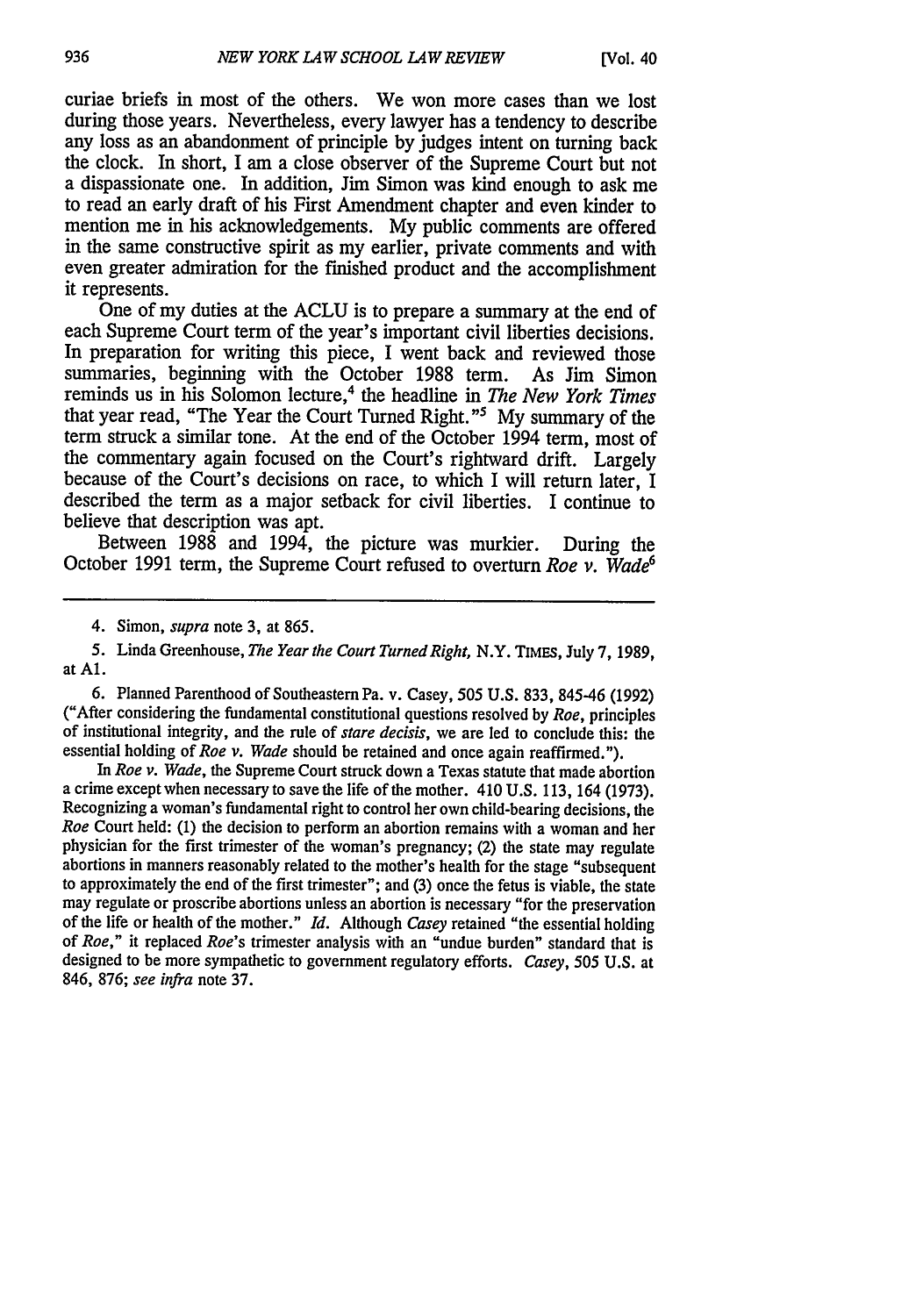and refused to condone prayer at a high school commencement.<sup>7</sup> The Court's 5-4 decisions in *Planned Parenthood of Southeastern Pennsylvania v. Casey' and Lee v. Weisman9* were hailed by many as signalling the emergence of a moderate middle consisting of Justices O'Connor, Souter, and Kennedy. These three justices were linked together primarily on the strength of their remarkable joint opinion in *Casey"°* and the fact that they voted together in *Weisman. I*

By the following year, however, it was difficult to find anyone still referring to these three justices as a voting bloc. Since then, Justice Souter has been increasingly characterized as a member of the Court's liberal wing and Justices O'Connor and Kennedy have vied for the title of the Court's most influential justice in end-of-the-year analyses. Those who favor anointing Justice Kennedy with the title correctly note that he is rarely on the losing side in 5-4 cases. Those who believe that Justice O'Connor is the Court's pivotal fifth vote note, also correctly, that the Court's reliance on the undue burden test in abortion cases.<sup>12</sup> the endorsement test in Establishment Clause cases,<sup>13</sup> and the use of strict scrutiny in affirmative action<sup>14</sup> and redistricting cases,<sup>15</sup> all reflect Justice O'Connor's influence.

What is one to make of all this? One lesson surely is that Supreme Court watching, like Kremlin watching, is endlessly fascinating but notoriously unreliable. This is not because any of the observations noted above is incorrect. Rather, it is because the Supreme Court is far too complex a body to be captured by a single phrase embodied in a single year's headline (or book title). Indeed, even the well-ingrained habit of defining Supreme Court eras by the identity of the chief justice is inherently misleading. We speak, for example, of the "Rehnquist Court."

- 10. 505 U.S. at 843-901.
- 11. *505* U.S. at 579-99.

12. *See, e.g., Casey,* 505 U.S. at 879, 880, 887, 895.

13. *See, e.g.,* Capitol Square Review & Advisory Bd. v. Pinette, 115 **S.** Ct. 2440, 2447 (1995).

14. *See, e.g.,* Adarand Constructors, Inc. v. Pena, 115 **S.** Ct. 2097, 2117 (1995); City of Richmond v. J.A. Croson Co., 488 U.S. 469, 493-95 (1989).

15. *See, e.g.,* Miller v. Johnson, 115 S. Ct. 2475,2490 (1995); Shaw v. Reno, 113 S. Ct. 2816, 2830 (1993).

*<sup>7.</sup> See* Lee v. Weisman, 505 U.S. 577, 597-98 (1992). This case involved the use of invocation and benediction prayers at formal school graduation ceremonies. *Id.* at 580. The Court held that such activity violated the Establishment Clause of the United States Constitution. *Id.* at 598.

<sup>8. 505</sup> U.S. 833.

<sup>9.</sup> *505* U.S. 577.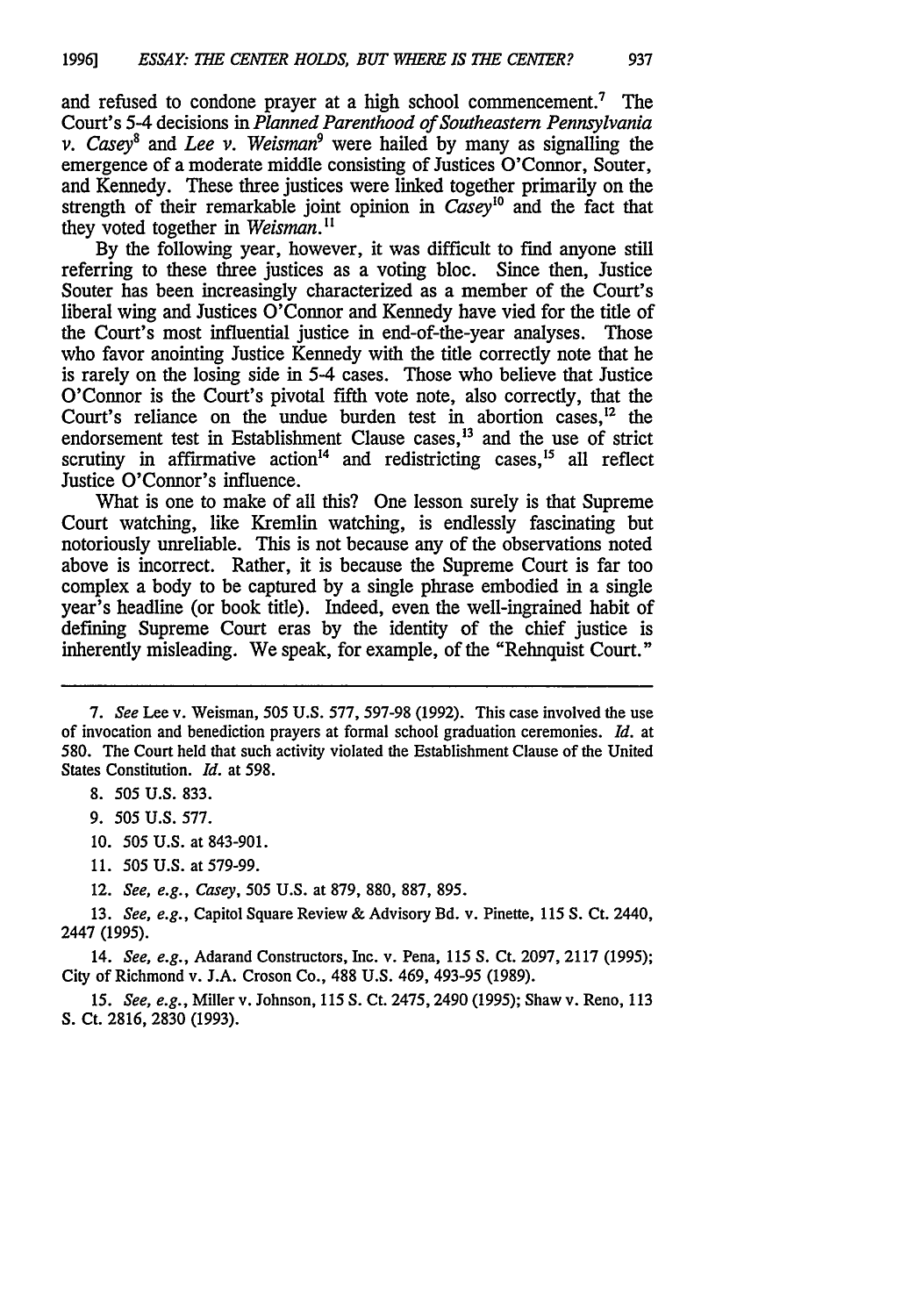But five of the eight justices who were on the Court when Rehnquist was elevated to the position of chief justice have since retired. Among other changes, Thurgood Marshall has been replaced by Clarence Thomas and Byron White has been replaced by Ruth Bader Ginsburg. Both in terms of personnel and doctrine, the Court is constantly evolving.

One consequence of this evolution is that it makes it more difficult to define where the center lies and what the appropriate reference points should be. By entitling his book *The Center Holds,* Jim Simon appears to be speaking in terms of the Court's current personnel. By that definition, it is fair to say that Justices O'Connor and Kennedy occupy the Court's ideological middle. But it is equally clear that the Court's ideological middle has shifted to the right since the retirement of Justices Brennan, Marshall and Blackmun (and shifted even more if one goes back to include Justice Douglas, whose tenure on the Court overlapped with Justice Rehnquist for three years). Alternatively, the center of the Court can be defined in relation to the nation's current political mood. But, there too, there is little doubt that the nation's political mood has also grown more conservative in recent years.

This poses a central dilemma for Jim Simon's thesis. Because the center of any spectrum necessarily moves as the spectrum moves, he and his critics may both be correct. That is to say, the center of the Court has held by one definition and moved to the right by another. The ongoing debate over "welfare reform" illustrates the same problem in another context. Proposals that are now described as middle of the road would have been viewed as extreme only a short time ago. Has the center held if aid to dependent children is no longer seen as an entitlement but unwed mothers are spared some of the punitive sanctions that have been recently suggested? It is, as they say, all a matter of perspective and perspective inevitably changes depending on where one stands.

In the end, therefore, characterizing the Court as centrist or extremist is less useful than describing what the Court has and has not done. Jim Simon has chosen to focus on what the Court has not done, and that is fair enough. The opening section of his book describes Chief Justice Rehnquist's unsuccessful effort in *Patterson v. McLean Credit Union <sup>6</sup>* to overrule *Runyon v. McCrary,7* an important 1976 decision that permitted federal court suits against private employers for racial

<sup>16. 491</sup> U.S. 164, 171-75, 179-80 (1989) (refusing to overrule *Runyon v. McCrary* and holding that racial harassment relating to employment conditions is not actionable under 42 U.S.C. § 1981), *discussed in* THE CENTER HOLDS, *supra* note 1, at 19-61.

<sup>17. 427</sup> U.S. 160, 170-71 (1976) (holding that 42 U.S.C. § 1981 prohibits racial discrimination in the making and enforcement of private contracts), *discussed in* THE CENTER HOLDS, *supra* note 1, at 19-61.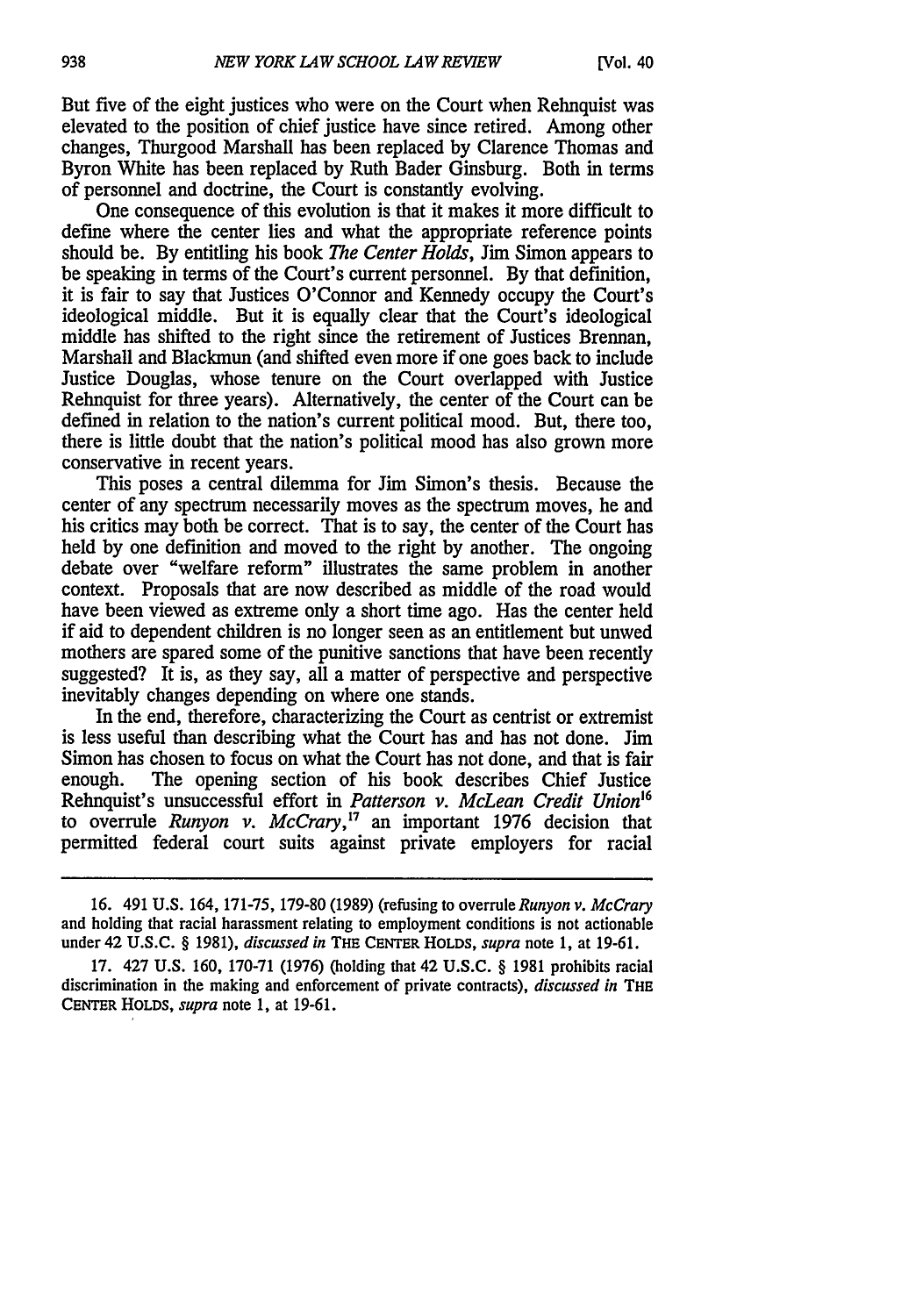discrimination in the making of contracts.<sup>18</sup> That defeat was a significant one for the Chief Justice. Even more significantly, there was broad speculation after Ronald Reagan's election that a transformed Supreme Court would eliminate the exclusionary rule, reinstitute school prayer, and reverse *Roe v. Wade*.<sup>19</sup> None of those things has happened, and none is likely to happen in the near future.

What the Rehnquist Court has done is disturbing enough, however, even if it has fallen short of the judicial counterrevolution that its conservative sponsors had sought and expected. Race is a useful place to begin, as it so often is in American life. From *Dred Scott v. Sandford'"* to *Plessy v. Ferguson*<sup>21</sup> to *Brown v. Board of Education*,<sup>22</sup> no issue has done more to define the role of the Supreme Court in our constitutional system.

Where does the Rehnquist Court stand on issues of race? First, it has led the retreat on affirmative action by holding that programs designed to remedy discrimination must be judged by the same strict scrutiny applied to programs designed to perpetuate discrimination.<sup>23</sup> Second, it has critically wounded the Voting Rights Act-probably the most successful piece of civil rights legislation enacted in this century-by holding that white voters have standing to challenge the constitutionality of redistricting plans drawn to insure minority representation even in the absence of any allegation that white voting strength has been diluted.<sup>24</sup> As a result. virtually every congressional district in the South represented by a minority is now being challenged in court. Third, it has signaled its eagerness to get out of the school desegregation business by holding, with increasing regularity, that the states can no longer be held responsible for the ongoing problems of school segregation.<sup>25</sup> Fourth, it has chosen to

20. 60 U.S. **(19** How.) 393 (1856) (holding that a slave was the property of his owner and thus did not have the right to sue for his freedom as a citizen even when brought by his owner into a slave-free state).

21. 163 **U.S.** 537 (1896).

22. 347 **U.S.** 483 (1954).

23. *See* Adarand Constructors v. Pena, 115 **S.** Ct. 2097 (1995); City of Richmond v. J.A. Croson Co., **488 U.S.** 469 (1989).

24. *See* Miller v. Johnson, 115 **S.** Ct. 2475 (1995); Shaw v. Reno, 113 **S.** Ct. 2816 (1993).

**25.** *See, e.g.,* Missouri v. Jenkins, **518 S.** Ct. **2038 (1995)** (holding that district court exceeded the scope of its remedial authority **by** designing order intended to lure white children from the suburbs back into the Kansas City school system); Freeman v. Pitts, **503 U.S.** 467, 491 **(1992)** (holding that "upon a finding that a school system subject to a court-supervised desegregation plan is in compliance in some but not all

<sup>18.</sup> *See* THE **CENTER HOLDS,** *supra* note 1, at 19-61.

**<sup>19.</sup>** 410 **U.S.** 113 (1973).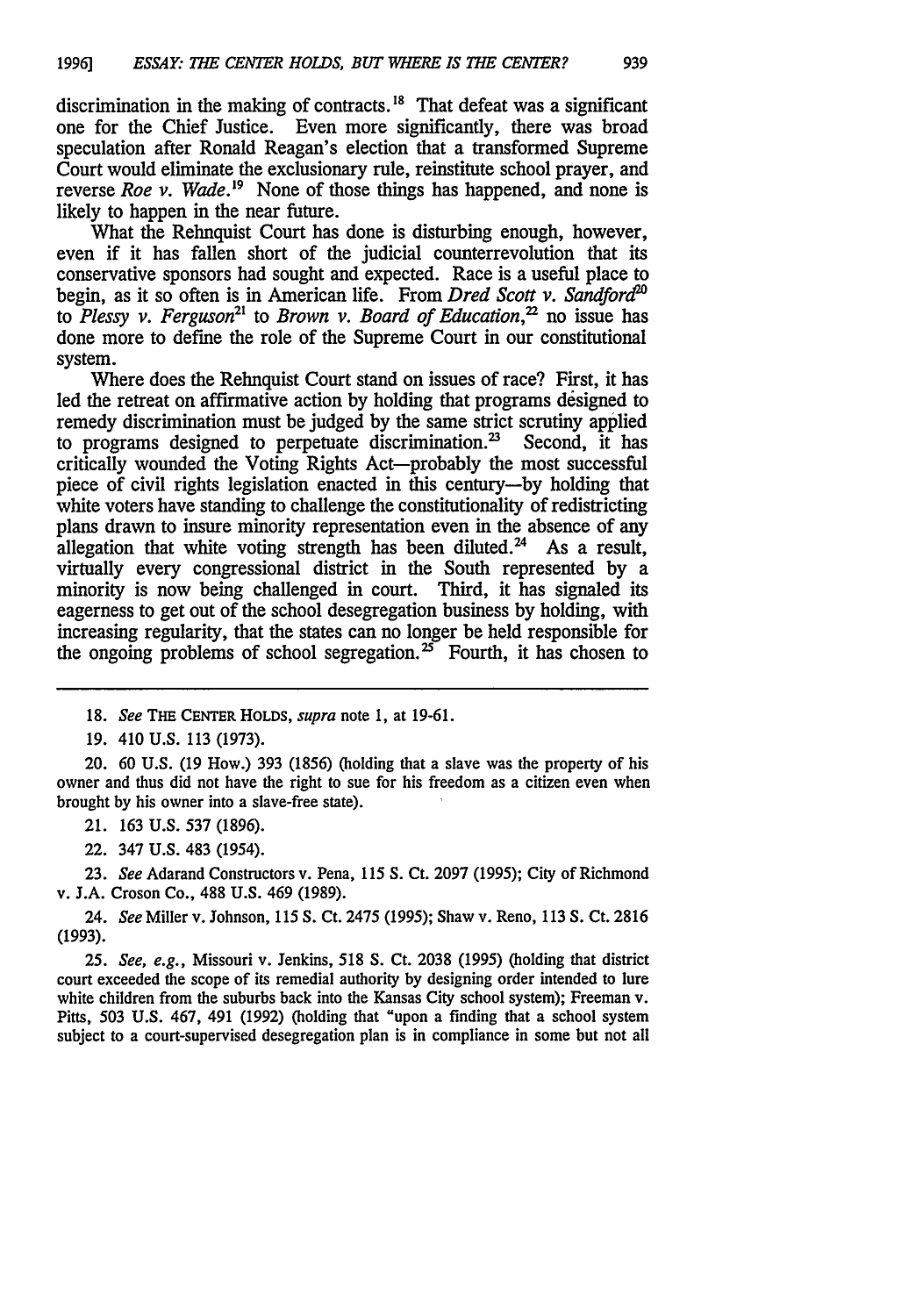ignore blatant evidence of racial discrimination in the criminal justice system by upholding the constitutionality of the death penalty despite irrefutable proof that defendants are much more likely to be sentenced to die if their victims are white than if their victims are black.<sup>26</sup> Fifth, it has consistently adopted the narrowest possible interpretation of civil rights legislation, making it more difficult to prove discrimination in a variety of contexts.<sup>27</sup> Twice within the past decade, Congress has responded by enacting "Civil Rights Restoration Acts" intended to restore the status quo. $^{28}$  The unifying theme in all of these cases is that this is a Court that seems more concerned with racial neutrality than racial equality. The appearance of fairness becomes more important than The appearance of fairness becomes more important than fairness itself.

It is no doubt true, as Jim Simon reminds us in his Solomon lecture, that the results in all of these cases could have been worse if the center had not "held." Justice Scalia's position, for instance, is that affirmative action programs are never a justifiable response to past discrimination and thus can never survive strict scrutiny.<sup>29</sup> Justice O'Connor has not been willing to go that far. She has insisted on strict scrutiny but has insisted, as well, that strict scrutiny need not be "'fatal in fact.' $n^{30}$  Thus, presumably, there is a subset of affirmative action cases that Justice Scalia would strike down but that Justice O'Connor would uphold under strict scrutiny. What is not known is how many cases will fit into that category.

*26. See* McCleskey v. Kemp, 481 U.S. 279, 286-91 (1987).

27. *See, e.g.,* Landgrafv. USI Film Prods., 114 S. Ct. 1483, 1505, 1508 (1994) (holding that the statute authorizing compensatory and punitive damages in Title VII actions does not apply retroactively); Wards Cove Packing Co. v. Atonio, 490 U.S. 642, 657 (1989) (stating that in a Title VII claim, the plaintiff must identify a specific employment practice that caused a disparate impact); Patterson v. McLean Credit Union, 491 U.S. 164, 179-80 (1989) (holding that 42 U.S.C. § 1981 only bars discrimination in the making of a contract, not discrimination in the terms and conditions of continued employment which is covered by Title VII).

28. Civil Rights Act of 1991, Pub. L. No. 102-166, 105 Stat. 1071 (1991) (rejecting the rationale of six Supreme Court decisions); Civil Rights Resforation Act of 1987, Pub. L. No. 100-259, 102 Stat. 28 (1988) (rejecting the limited application of Title IX in Grove City v. Bell, 465 U.S. 555 (1984)).

29. *See Adarand Constructors,* 115 *S.* Ct. at 2118-19 (Scalia, J., concurring).

30. *Id.* at 2117 (quoting Fullilove v. Klutznick, 448 U.S. 448, 519 (1980) (Marshall, J. concurring)).

areas, the court in appropriate cases may return control to the school system in those areas where compliance has been achieved"); Board of Educ. v. Dowell, 498 U.S. 237, 250 (1991) (holding that school desegregation orders should be dissolved if school district has taken all "practicable" steps to eliminate legacy of segregation, even if segregation remains).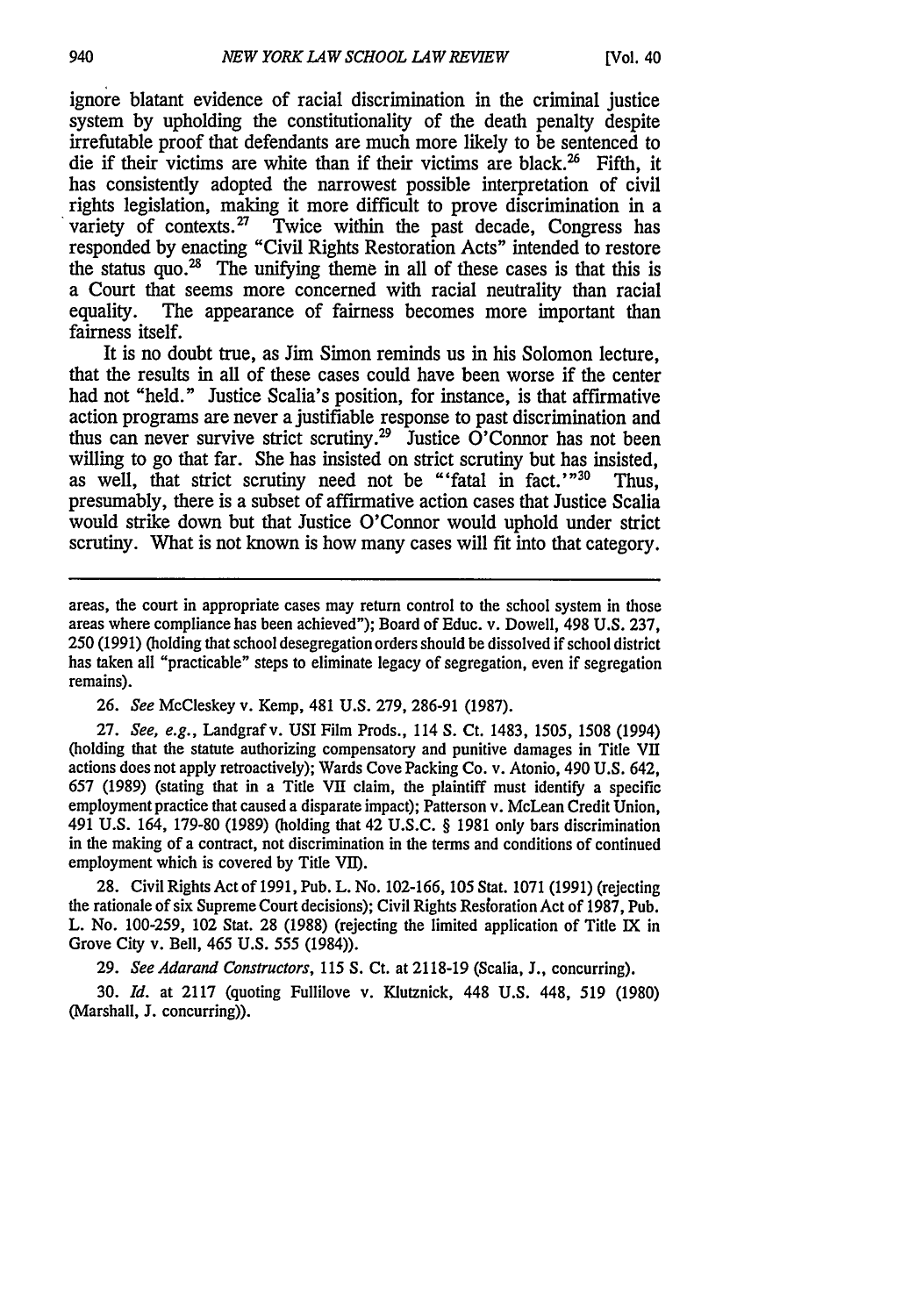One may get some insight into the answer to that question by looking at two other areas where Justice O'Connor's "centrist" position has become Supreme Court doctrine. In Establishment Clause cases, the Court has come to rely more and more on Justice O'Connor's endorsement test.<sup>31</sup> Under that test, the government may not engage in any action that a reasonable person would regard as an endorsement of religion.<sup>32</sup> The key, of course, is how one measures "endorsement." In the October 1994 term, Justice O'Connor provided the fifth vote in favor of government funding for a religious student publication at the University of Virginia.33 In typical fashion, Justice O'Connor tried to narrow the scope of the majority holding by writing a separate concurring opinion that may or may not prove significant in future cases.<sup>34</sup> Yet the fact remains, as the dissent pointed out, that this was the first time that the Supreme Court had ever upheld direct government funding for a religious activity.35

Similarly, Justice O'Connor has steadfastly refused to overturn *Roe v. Wade* and gradually convinced the Court to adopt the undue burden test that she has championed for years.36 The refusal to overrule *Roe* is an important victory and I do not intend to underestimate its significance, either legally or politically. But it would be equally wrong to ignore the fact that the undue burden test has enabled the Court to sustain a whole series of abortion regulations that had been struck down when *Roe* was applied in its undiluted form.<sup>37</sup> This diluted version of *Roe* can only be described as "centrist" if *Roe* itself is described as extreme.

More generally, the Rehnquist Court can be described as moderate only if whittling away at constitutional doctrine, rather than whacking away, can be described as a centrist response in these political times. It

32. *See Lynch,* 465 U.S. at 692 (O'Connor, **J.,** concurring).

33. Rosenberger v. Rector & Visitors of Univ. of Va., 115 **S.** Ct. 2510, 2525-28 **(1995)** (O'Connor, **J.,** concurring).

34. *Id.*

**35.** *Id.* at **2533** (5-4 decision) (Souter, **J.,** dissenting, joined **by** Justices Stevens, Ginsburg and Breyer).

**36.** *See, e.g.,* Webster v. Reproductive Health Servs., 492 **U.S.** 490, **530 (1989)** (O'Connor, **J.,** concurring).

**37.** *Compare* Planned Parenthood of Southeastern Pa. v. Casey, **505 U.S. 833 (1992)** (upholding statute requiring physician to inform pregnant woman of the health risks associated with abortion and childbirth, as well as the probable gestational age of the fetus), *with* Thornburghv. American College of Obstetricians and Gynecologists, 476 **U.S. 747 (1986)** (striking down a similar ordinance).

<sup>31.</sup> *See, e.g.,* Lee v. Weisman, 505 U.S. 577 (1992); Board of Educ. of Westside Community Sch. v. Mergens, 496 U.S. 226 (1990); Wallace v. Jaffree, 472 U.S. 38 (1985); Lynch v. Donnelly, 465 U.S. 668 (1984).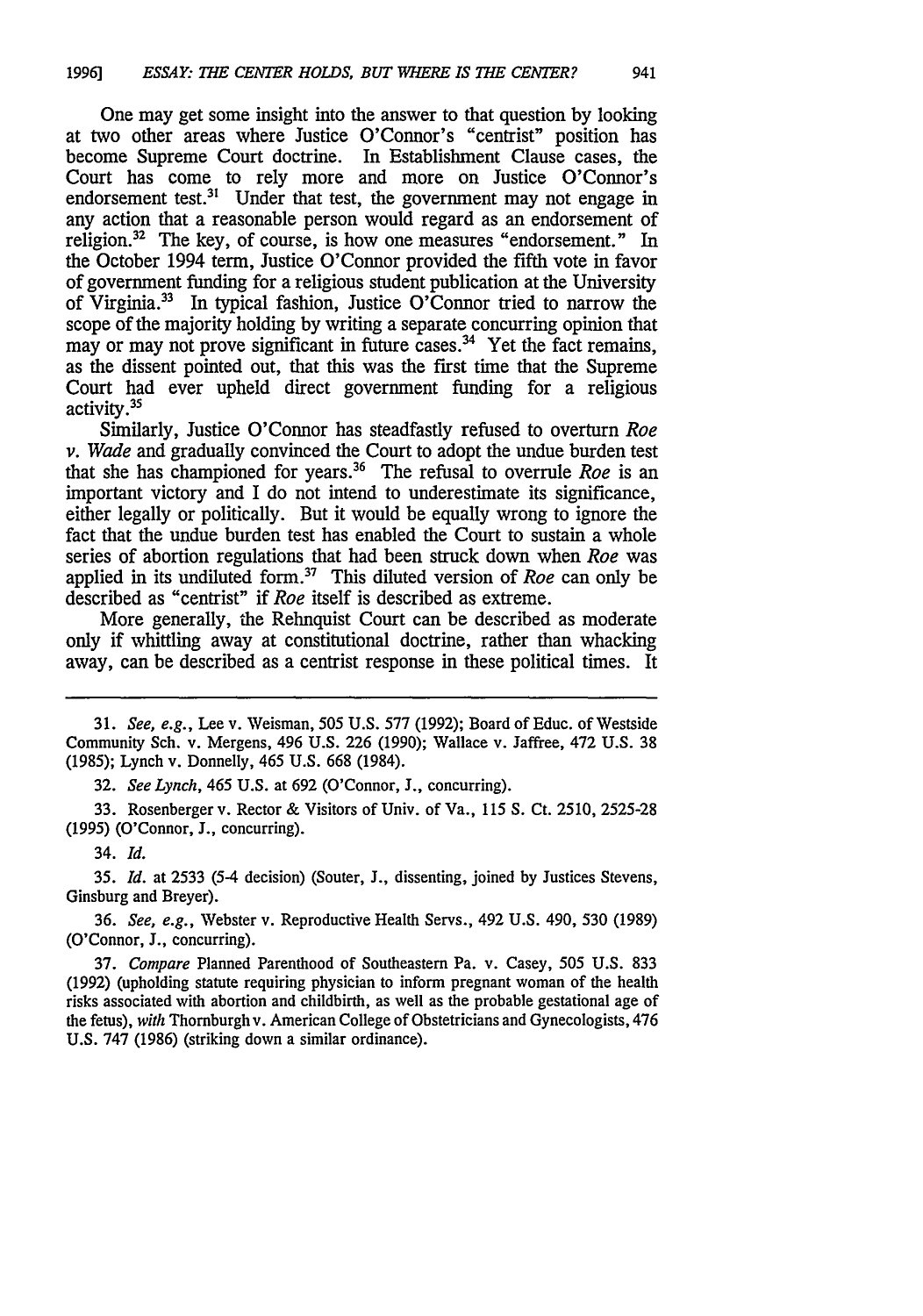is fashionable nowadays to say that big government has to shrink. The Court seems to take the same approach to its role in protecting constitutional rights. Every other Court since the New Deal has expanded our vision of constitutional liberty. It was, for example, the Burger Court, not the Warren Court, that applied heightened scrutiny to gender discrimination to claims under the Fourteenth Amendment,<sup>38</sup> and decided *Roe.* What constitutional rights have the Rehnquist Court championed? Two come to mind. First, and most prominently, the present Court has breathed new life into the Takings Clause.<sup>39</sup> Second, it has vigorously supported the rights of commercial speakers. $40$  This is not the place to debate the merits of those developments. But in attempting to place the Rehnquist Court in context it is important to note that the moral passion that previous Courts reserved for individual rights has been most often expressed by the Rehnquist Court on behalf of property rights.

Finally, it would be a mistake to ignore two cases from last year that may turn out to be idiosyncratic or, alternatively, may signal the beginning of a new and truly conservative revolution on the Court. In *United States v. Lopez,4* a 5-4 majority ruled that Congress had exceeded its constitutional authority by attempting to ban all guns within 1000 feet of

38. *See* Craig v. Boren, 429 U.S. 190, 197 (1976) ("[tlo withstand constitutional challenge... classifications by gender must serve important governmental objectives and must be substantially related to achievement of those objectives."); see also Mississippi Univ. for Women v. Hogan, 458 U.S. 718, 724 (1982).

39. *See, e.g.,* Dolan v. City of Tigard, 114 S. Ct. 2309 (1994) (holding that requiring a private property owner to dedicate land to a public rather than private greenway is not rationally related to the city's interest in flood control); Lucas v. South Carolina Coastal Council, 505 U.S. 1003 (1992) (stating that a state cannot merely declare that an owner's proposed use of private land is inconsistent with the public interest, but that it must identify principles in law to prohibit that proposed use); Nollan v. California Coastal Comm'n, 483 U.S. 825 (1987) (holding that the government can only forbid particular land use in order to advance a legitimate police power including a concession of property rights, "so long as the condition furthers the same governmental purpose advanced as justification for prohibiting the use").

40. *See, e.g.,* Rubin v. Coors Brewing Co., 115 *S.* Ct. 1585 (1995) (stating that a ban on allowing alcohol content to be printed on beer labels was a violation of First Amendment protection of commercial speech because the ban did not advance the government's interest in suppressing the "strength wars" in a direct and material way); Edenfield v. Fane, 507 U.S. 761 (1993) (holding that a ban on in-person solicitations by CPAs failed to advance the government's substantial interest in protecting consumers from fraud and overreaching by CPAs and therefore violated the First Amendment); City of Cincinnati v. Discovery Network, Inc., 507 U.S. 410 (1993) (holding that a city regulation of newsracks was invalid because it was predicated on the content of the publications being restricted and those that were not, and therefore violated the First Amendment).

41. 115 *S.* Ct. 1624 (1995).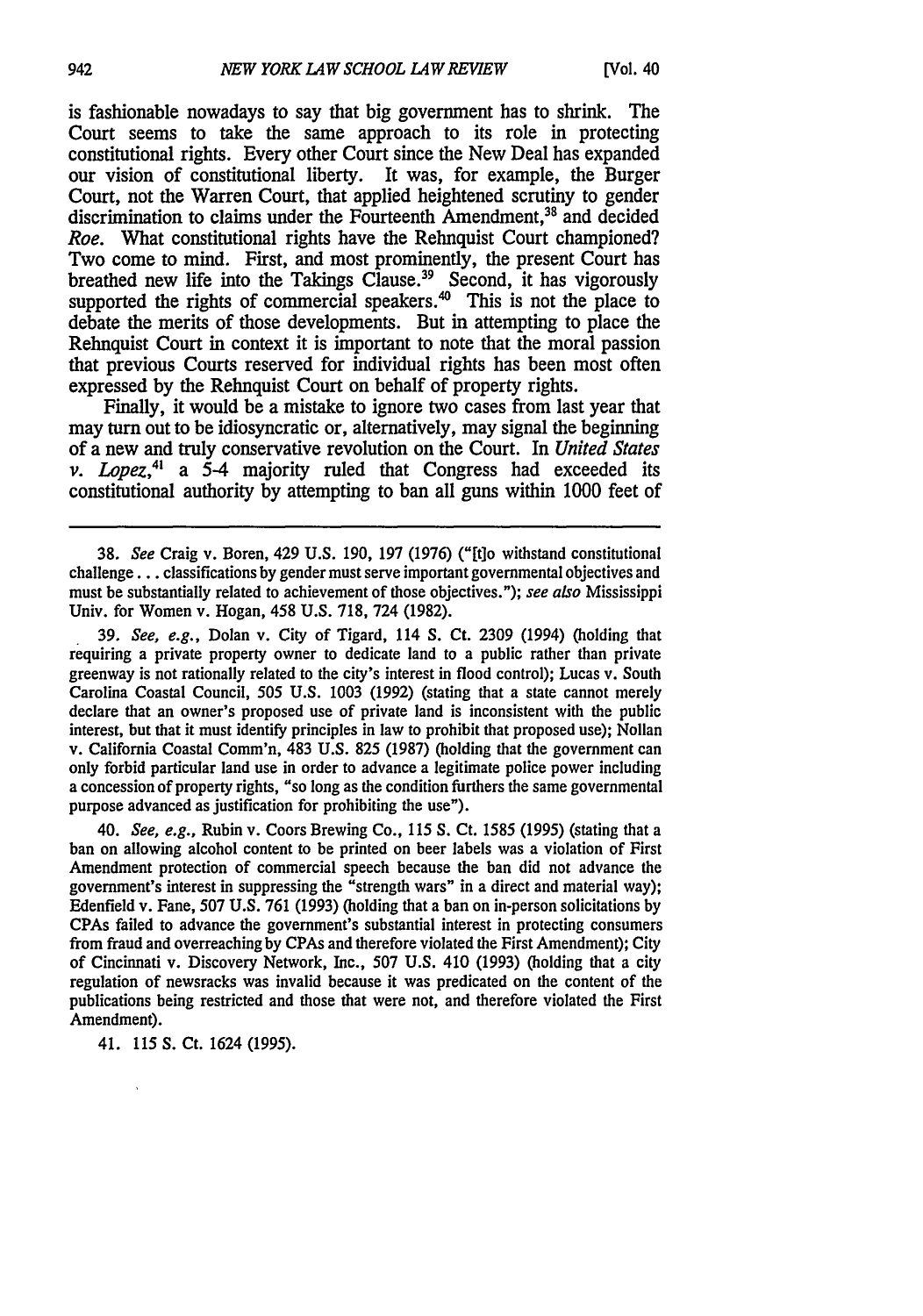any public, private, or parochial school. It was the first time since 1936 that a federal statute had been ruled invalid under the Commerce Clause.42 In *United States* Term *Limits, Inc. v. Thornton,43* the Court ruled that states could not alter the "qualifications" for congressional officeholders by imposing term limits.<sup>44</sup> That ruling was expected. What was not expected was the close **5-4** vote or Justice Thomas' dissenting opinion, which questioned the very premises of the federal union and the notion of national citizenship.<sup>4</sup>

Taken together, *Lopez and Thornton* have led some to conclude that the issue of states' rights will once again become a significant one for the Court. If so, many of the Court's civil rights decisions may be in If so, many of the Court's civil rights decisions may be in jeopardy. I do not expect that to happen. I believe this is a Court that has too much allegiance to *stare decisis* to permit such a precipitous shift in the Court's constitutional jurisprudence.<sup>46</sup> On this issue, I agree that the center will hold. But as long as the center keeps moving to the right, I take less comfort in that fact than some others might.

<sup>42.</sup> *See generally* Charles B. Schweitzer, *Street Crime, Interstate Commerce, and the Federal Docket: The Impact of* United States v. Lopez, 34 DUQ. L. REv. 71 (1995) (discussing Carter v. Carter Coal Co., 298 U.S. 238 (1936)).

<sup>43.</sup> **115 S.** Ct. 1842 **(1995).**

<sup>44.</sup> *Id.* at **1871.**

*<sup>45.</sup> Id.* at **1875.**

*<sup>46.</sup> See, e.g., Casey, 505* **U.S.** at **868** ("The promise of constancy, once given, binds its maker for as long as the power to stand by the decision survives and the understanding of the issue has not changed so fundamentally as to render the commitment obsolete.").